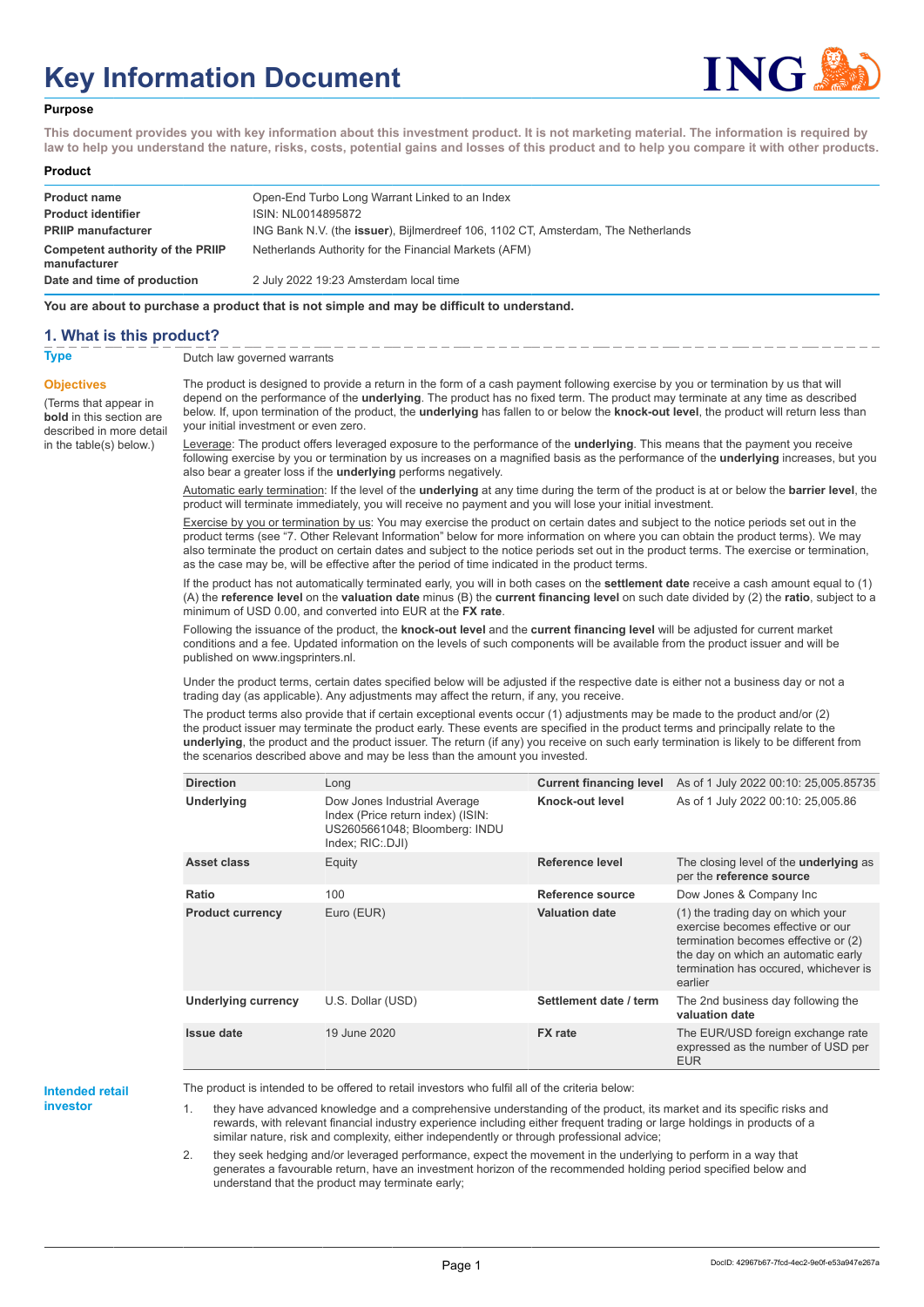- 3. they accept the risk that the issuer could fail to pay or perform its obligations under the product and they are able to bear a total loss of their investment; and
- 4. they are willing to accept a level of risk to achieve potential returns that is consistent with the summary risk indicator shown below.

The product is not intended to be offered to retail clients who do not fulfil these criteria.

## **2. What are the risks and what could I get in return?**

**Risk indicator**

**Performance scenarios**





**The risk indicator assumes you keep the product for 1 day. The actual risk can vary significantly if you cash in at an early or a later stage and you may get back less.**

The summary risk indicator is a guide to the level of risk of this product compared to other products. It shows how likely it is that the product will lose money because of movements in the markets or because we are not able to pay you.

We have classified this product as 7 out of 7, which is the highest risk class. This rates the potential losses from future performance at a very high level, and poor market conditions are very unlikely to impact our capacity to pay you.

**Be aware of currency risk:** If the currency of your account is different to the currency of this product, you will be exposed to the risk of suffering a loss as a result of the conversion of the currency of the product into the account currency. This risk is not considered in the indicator shown above. Because the product currency is different from the underlying currency, you will be exposed to the risk of suffering a loss if the underlying currency declines in value relative to the product currency.

**Be aware of currency risk:** If (i) the Underlying is traded in a different currency than EUR the unwind amount will be converted to EUR at the prevailing exchange rate which may result in a loss; or (ii) the currency of your account is different from the Currency of the product, you may be exposed to the risk of suffering a loss as a result of the conversion of the Currency of the product into the account currency. Risk (ii) above is not considered in the indicator shown above.

This product does not include any protection from future market performance so you could lose some or all of your investment.

If we are not able to pay you what is owed, you could lose your entire investment.

For detailed information about all risks relating to the product please refer to the risk sections of the prospectus and any supplements thereto as specified in the section "7. Other relevant information" below.

#### **Market developments in the future cannot be accurately predicted. The scenarios shown are only an indication of some of the possible outcomes based on recent returns. Actual returns could be lower.**

*Investment: EUR 10,000*

| <b>Scenarios</b>           |                                                                           | 1 day                        |  |
|----------------------------|---------------------------------------------------------------------------|------------------------------|--|
|                            |                                                                           | (Recommended holding period) |  |
| <b>Stress scenario</b>     | What you might get back after costs<br>Percentage return (not annualised) | EUR 2.265.15<br>-77.35%      |  |
| Unfavourable scenario      | What you might get back after costs<br>Percentage return (not annualised) | EUR 10,251.36<br>2.51%       |  |
| <b>Moderate scenario</b>   | What you might get back after costs<br>Percentage return (not annualised) | EUR 10,916.93<br>$9.17\%$    |  |
| <b>Favourable scenario</b> | What you might get back after costs<br>Percentage return (not annualised) | EUR 11,554.48<br>15.54%      |  |

The average returns shown in the above table are not annualised, which means they may not be comparable to the average returns shown in other key information documents.

This table shows the money you could get back over the next day under different scenarios, assuming that you invest EUR 10,000.

The scenarios shown illustrate how your investment could perform. The recommended holding period for this product is less than one year. The figures are therefore not calculated on a per year basis, but for the recommended holding period. Figures in this section and "4. What are the costs?" are therefore not comparable with figures given for products with a recommended holding period of at least one year. The scenarios presented are an estimate of future performance based on evidence from the past on how the value of this investment varies, and are not an exact indicator. What you get will vary depending on how the market performs and how long you keep the product. The stress scenario shows what you might get back in extreme market circumstances, and it does not take into account the situation where we are not able to pay you.

This product cannot be easily cashed in. This means it is difficult to estimate how much you would get back if you cash in before the recommended holding period. You will either be unable to cash in early or you will have to pay high costs or make a large loss if you do so.

The figures shown include all the costs of the product itself, but may not include all the costs that you pay to your advisor or distributor. The figures do not take into account your personal tax situation, which may also affect how much you get back.

Buying this product holds that you think the level of the underlying will increase.

Your maximum loss would be that you will lose your investment.

# **3. What happens if ING Bank N.V. is unable to pay out?**

You are exposed to the risk that the issuer might be unable to meet its obligations in connection with the product for instance in the event of bankruptcy or an official directive for resolution action. This may materially adversely affect the value of the product and could lead to you losing some or all of your investment in the product. The product is not a deposit and as such is not covered by any deposit protection scheme.